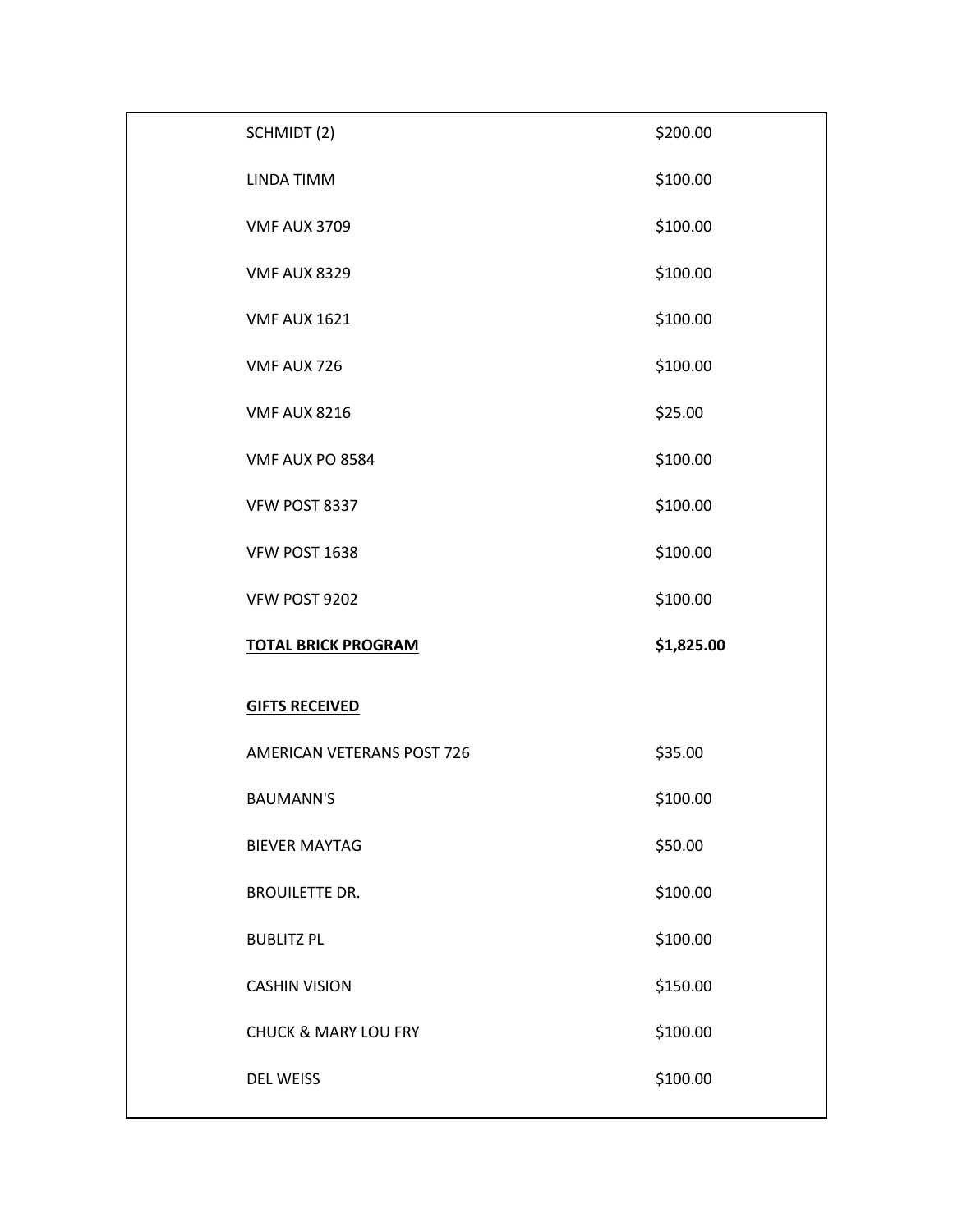| <b>DONNA REIMER</b>             | \$700.00   |
|---------------------------------|------------|
| EBERSOLD                        | \$100.00   |
| <b>FRED AUTOMOTIVE</b>          | \$100.00   |
| <b>FREDONIA CITGO</b>           | \$100.00   |
| <b>FREDONIA LIONS</b>           | \$200.00   |
| FREDONIA VETERINARY CLINIC      | \$25.00    |
| <b>GLORY DAYS</b>               | \$100.00   |
| <b>GUY &amp; O NEILL</b>        | \$100.00   |
| HANSEN'S PIGGLY WIGGLY          | \$100.00   |
| <b>HARRIER'S AUTO</b>           | \$100.00   |
| HART SAND AND GRAVEL            | \$5,400.00 |
| <b>HOUSEMAN &amp; FEIND LLP</b> | \$25.00    |
| <b>HURIAS RALPH</b>             | \$100.00   |
| <b>JENTGES EXCAVATING</b>       | \$100.00   |
| <b>JOHN BATIKIS</b>             | \$100.00   |
| <b>JOHN JANIK</b>               | \$1,525.00 |
| <b>JOHN LOCHEN</b>              | \$100.00   |
| <b>KENRO</b>                    | \$100.00   |
| LANSER GARAGE AND TOWING        | \$200.00   |
| LUNDMAN FD INC                  | \$200.00   |
| MRS. VISTOR VOEKS               | \$5,000.00 |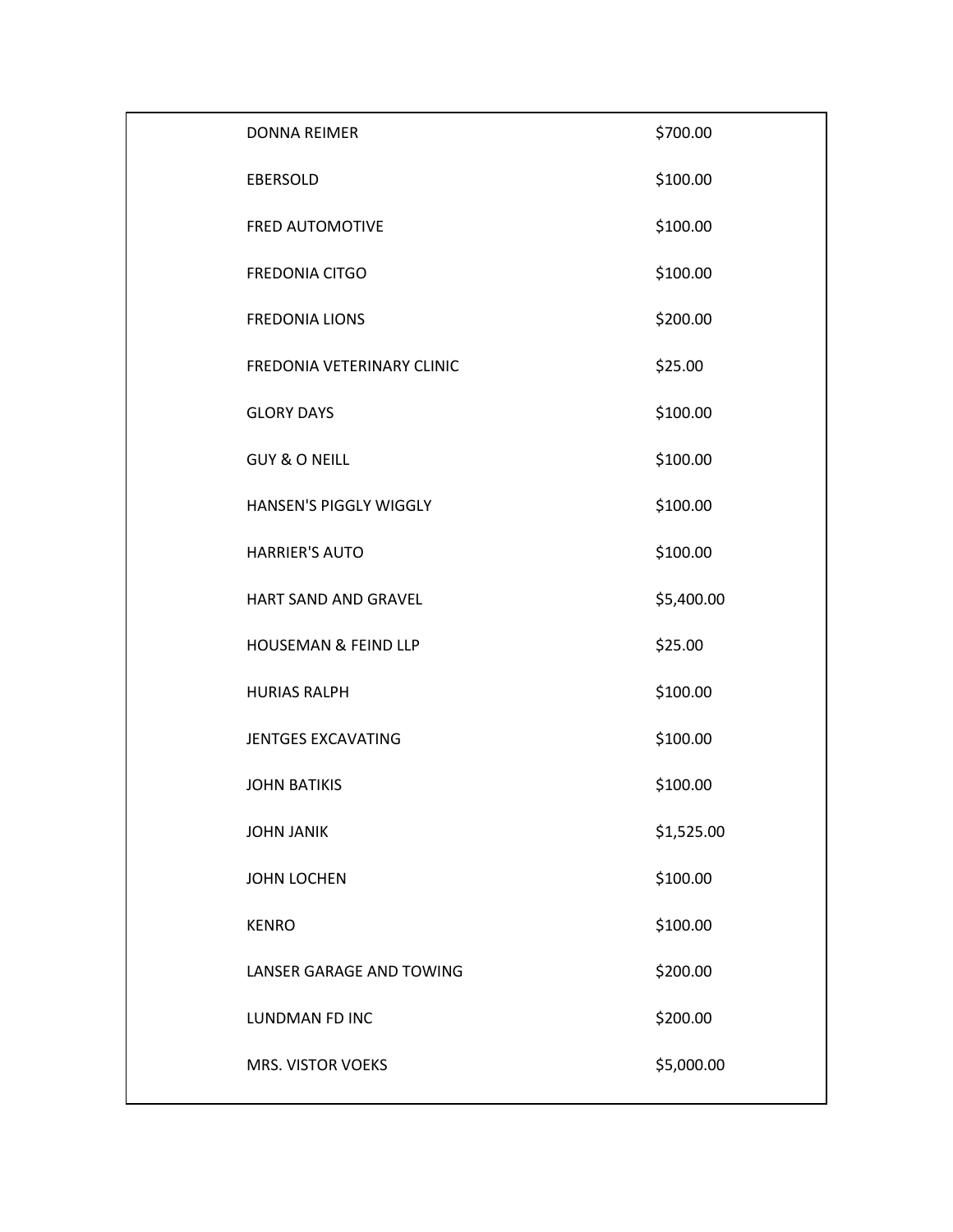| <b>MUDROCH</b>                        | \$100.00    |
|---------------------------------------|-------------|
| NEUENS FREDONIA LUMBER                | \$4,576.00  |
| <b>OZAUKEE COUNTY</b>                 | \$5,000.00  |
| PAT MONAHAN                           | \$1,400.00  |
| <b>PWSB</b>                           | \$400.00    |
| R CIGRAND                             | \$30.00     |
| R. LANSER MASON                       | \$940.00    |
| RAPWOOD ENTERPRISES                   | \$100.00    |
| <b>STATE BANK OF NEWBURG</b>          | \$100.00    |
| <b>STADLER &amp; CENT OF ANTI LLC</b> | \$400.00    |
| <b>T KEMPFER</b>                      | \$1,100.00  |
| <b>TESKER MARLENE</b>                 | \$1,000.00  |
| TESKER MANUFACTURING CO               | \$1,000.00  |
| THE SOUNDER                           | \$400.00    |
| <b>TOWN OF FREDONIA</b>               | \$7,500.00  |
| VFW 1391 & T400                       | \$300.00    |
| WAUBEKA FIRE DEPARTMENT               | \$100.00    |
| WAUBEKA CEMETERY ASSOCIATION          | \$25.00     |
| <b>TOTAL GIFTS RECEIVED</b>           | \$39,681.00 |
| <b>TOTAL INTEREST EARNED</b>          | \$212.51    |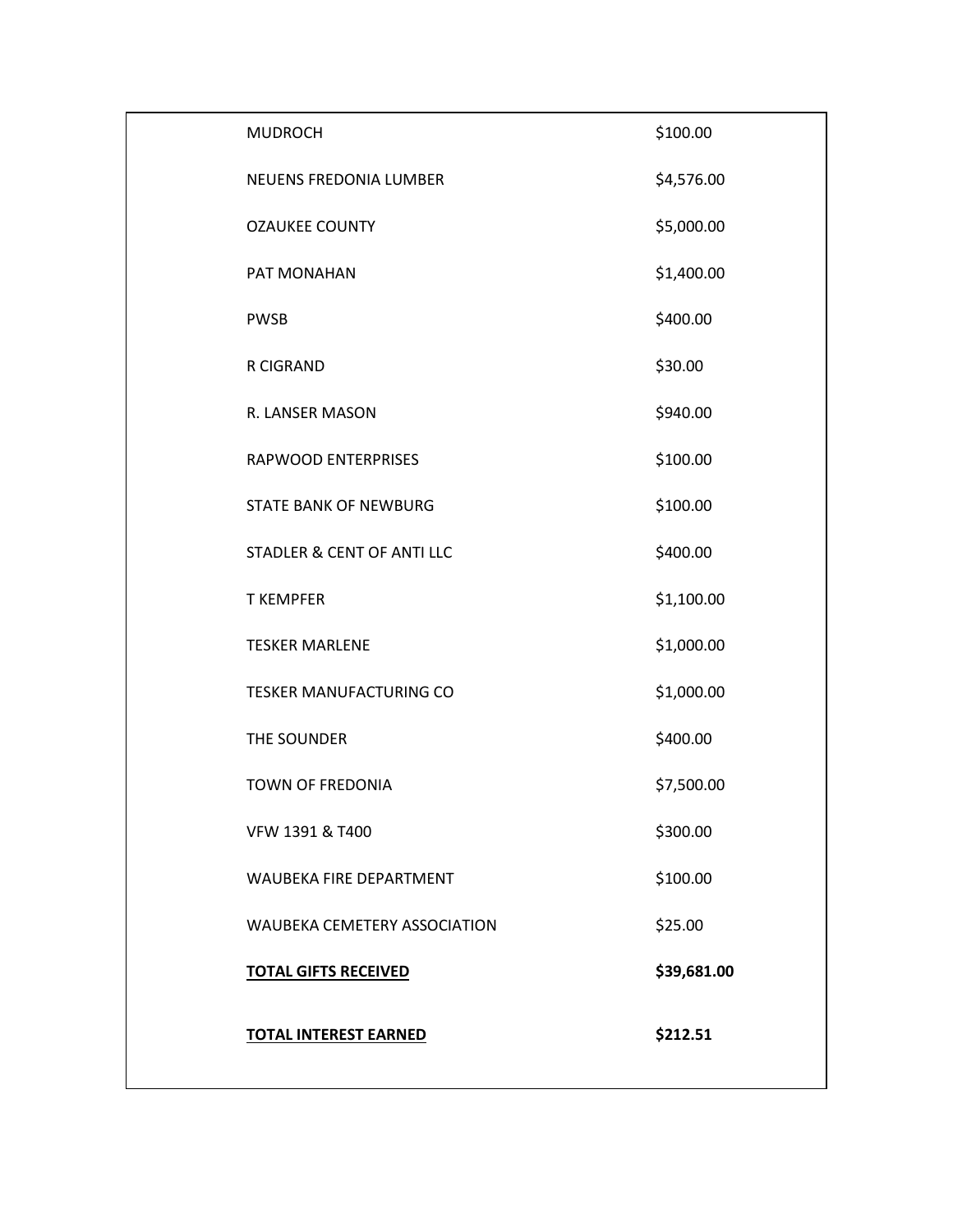| <b>TOTAL MEMBER FEES</b>   | \$1,760.00 |
|----------------------------|------------|
| <b>MEMORIALS</b>           |            |
| <b>JUNE C. RATHKE</b>      | \$500.00   |
| <b>LARETTA BYTELL</b>      | \$10.00    |
| <b>NORM SEYFERT</b>        | \$580.00   |
| <b>OTTO NEUMAN</b>         | \$25.00    |
| <b>RALPH KLEIN</b>         | \$1,025.00 |
| <b>TOTAL MEMORIALS</b>     | \$2,140.00 |
| <b>TOTAL MISCELLANEOUS</b> | \$1.00     |
| <b>TOTAL RAFFLE INCOME</b> | \$233.00   |
| <b>SALES</b>               |            |
| <b>CUPS LION'S PANCAKE</b> | \$109.00   |
| <b>FLAGS</b>               | \$57.00    |
| <b>JB BOOK</b>             | \$22.00    |
| <b>MUSEUM</b>              | \$187.00   |
| <b>PINS</b>                | \$151.00   |
| PINS ROSE                  | \$326.00   |
| <b>OTHER SALES</b>         | \$514.31   |
| <b>TOTAL SALES</b>         | \$1,366.31 |
|                            |            |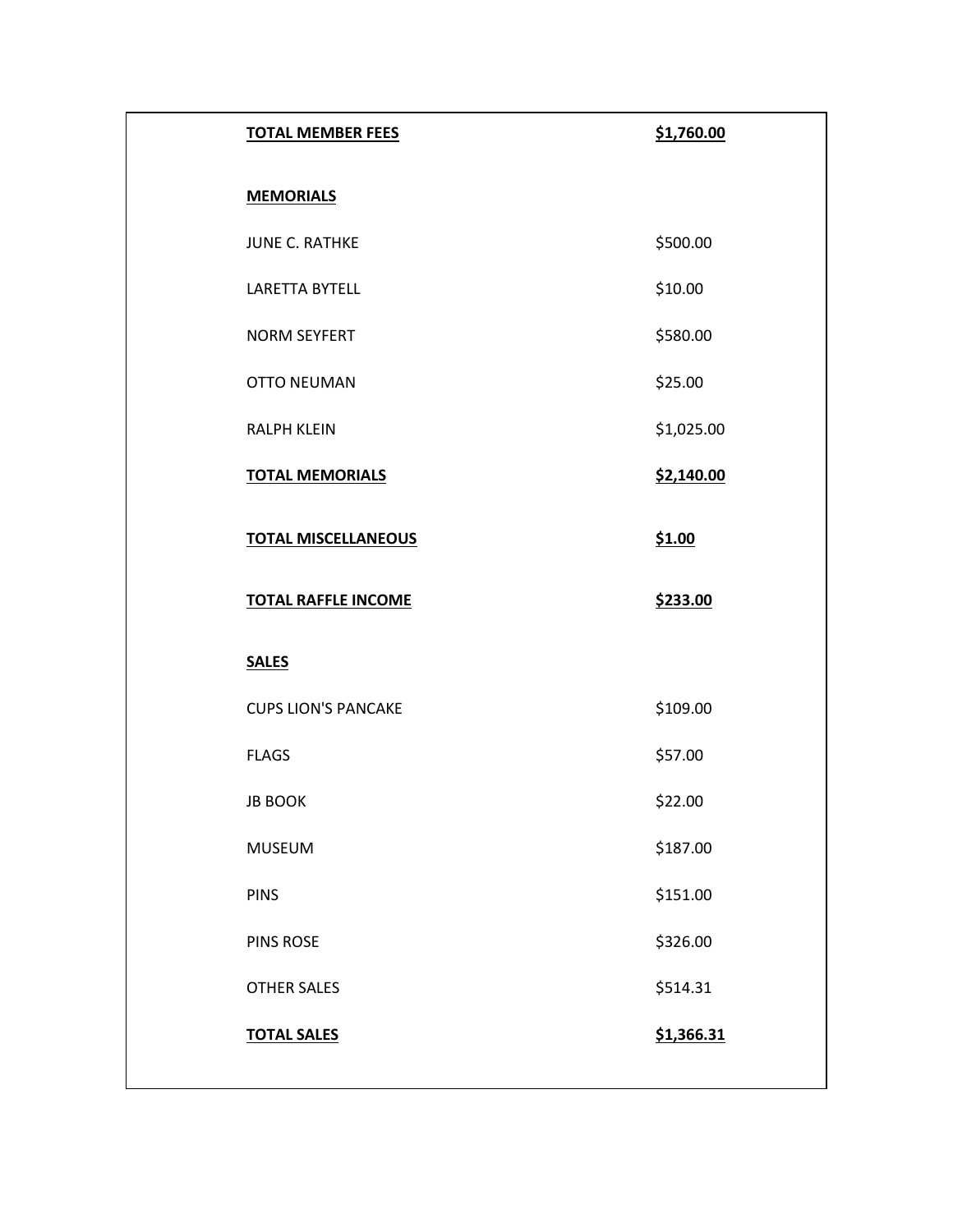|                 | <b>OTHER INCOME</b>             | \$10.00               |
|-----------------|---------------------------------|-----------------------|
|                 | <b>TOTAL INCOME</b>             | \$68,910.96           |
| <b>EXPENSES</b> |                                 | $01/01/03 - 12/31/03$ |
|                 | <b>AMERICANISM CENTER</b>       |                       |
|                 | <b>FOOD</b>                     | \$1,378.61            |
|                 | <b>BAND</b>                     | \$750.00              |
|                 | BEER/SODA                       | \$1,171.25            |
|                 | <b>BOILER CHEMICAL</b>          | \$281.95              |
|                 | <b>CLOWNS</b>                   | \$200.00              |
|                 | <b>DECORATIONS</b>              | \$357.57              |
|                 | <b>FORE WORKS</b>               | \$2,500.00            |
|                 | <b>HOLDING TANK</b>             | \$165.00              |
|                 | MAINTENANCE                     | \$681.45              |
|                 | <b>OTHER</b>                    | \$226.91              |
|                 | PAVILION MATERIAL               | \$7,379.67            |
|                 | <b>TENT</b>                     | \$274.56              |
|                 | <b>OTHER</b>                    | \$158.96              |
|                 | <b>TOTAL AMERICANISM CENTER</b> | \$15,525.93           |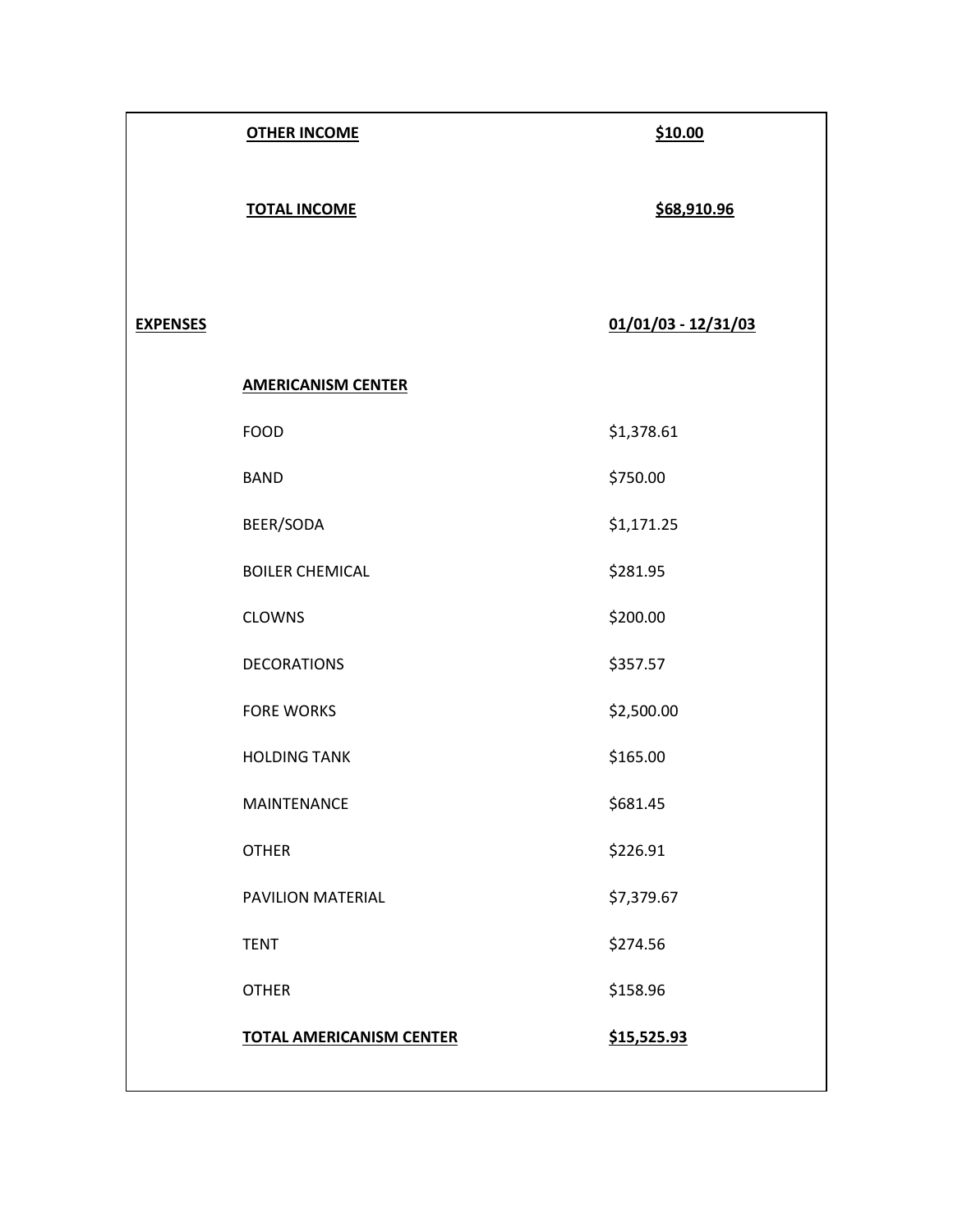| <b>AUCTION EXPENSE</b>         |            |
|--------------------------------|------------|
| AUCTION RUMMAGE 10/03/03       | \$687.63   |
| <b>BEVERAGE VALENTINE</b>      | \$438.35   |
| <b>CREDIT CARD CHARGE</b>      | \$69.76    |
| <b>FOOD</b>                    | \$1,645.14 |
| PORT PUBLICATIONS              | \$244.20   |
| RUMMAGE AUCTION 11/03/03       | \$800.08   |
| SOUND ADV                      | \$135.00   |
| <b>SUPPLIES</b>                | \$796.94   |
| <b>OTHER</b>                   | \$10.00    |
| <b>TOTAL AUCTION EXPENSE</b>   | \$4,827.10 |
| <b>TOTAL COURTYARD</b>         | \$494.50   |
| <b>TOTAL INSURANCE PAID</b>    | \$3,099.25 |
| <b>TOTAL MORTGAGE INTEREST</b> | \$1,217.13 |
| <b>INVENTORY</b>               |            |
| <b>DECALS AND EMBLEMS</b>      | \$219.20   |
| <b>FLAGS</b>                   | \$218.02   |
| <b>MUGS</b>                    | \$145.00   |
| <b>OTHER</b>                   | \$261.00   |
| <b>TOTAL INVENTORY</b>         | \$843.22   |
|                                |            |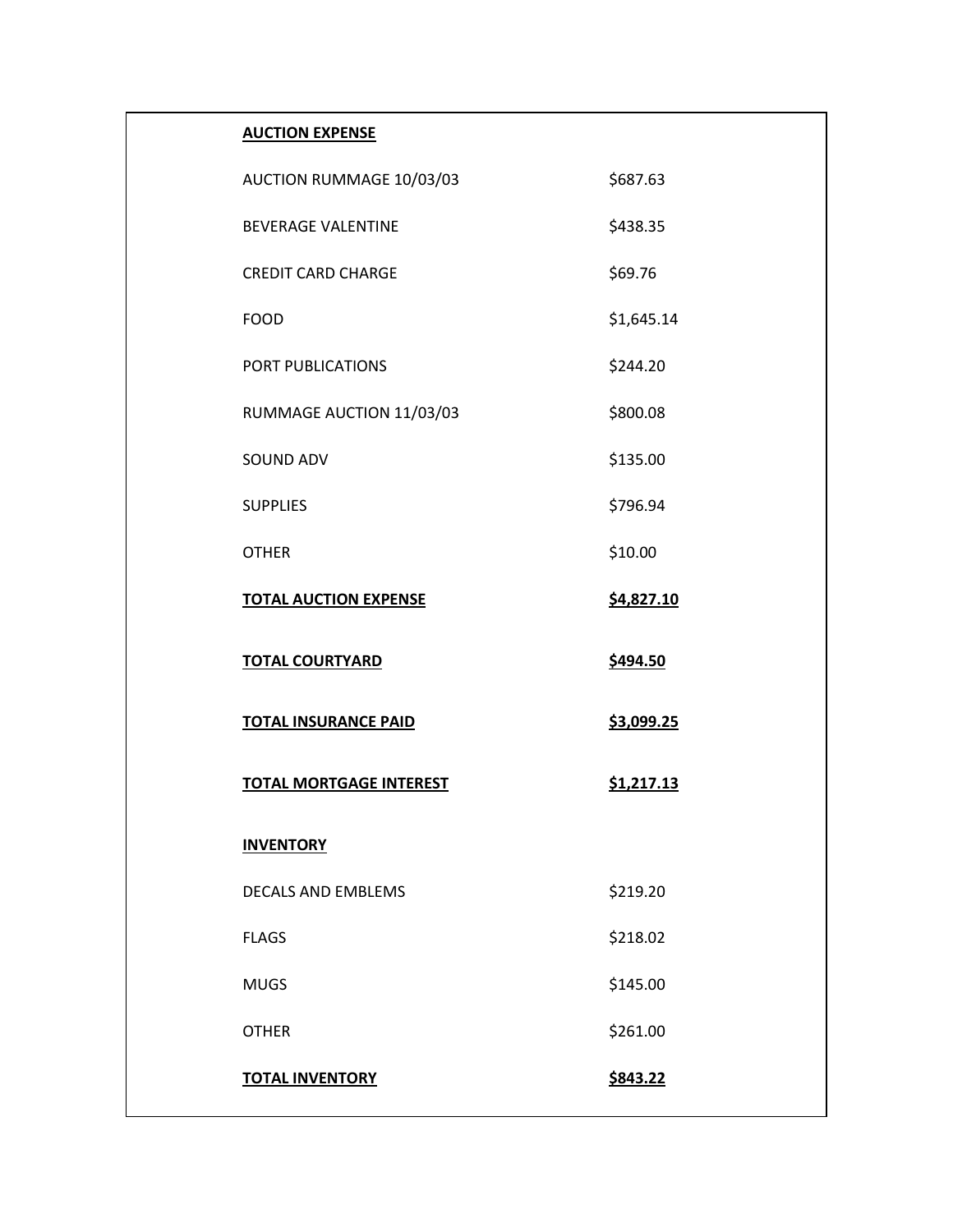| L& P FEES                      |            |
|--------------------------------|------------|
| <b>OZAUKEE TOURISM</b>         | \$75.00    |
| <b>OTHER</b>                   | \$10.00    |
| <b>TOTAL L &amp; P FEES</b>    | \$85.00    |
| <b>TOTAL MAINTENANCE</b>       | \$155.24   |
| <b>MISCELLANEOUS</b>           |            |
| <b>FLOWERS</b>                 | \$75.00    |
| <b>OTHER</b>                   | \$9.84     |
| <b>TOTAL MISCELLANEOUS</b>     | \$84.84    |
| <b>TOTAL MORTGAGE INTEREST</b> | \$600.01   |
| <b>PARADE EXPENSE</b>          |            |
| <b>ADS</b>                     | \$1,160.80 |
| <b>MARCHING UNIT</b>           | \$3,482.00 |
| <b>PORTABLES</b>               | \$165.00   |
| PROGRAM PRINT                  | \$503.00   |
| <b>TOTAL PARADE EXPENSE</b>    | \$5,310.80 |
| <b>TOTAL PLAQUE TROPHY</b>     | \$685.00   |
| <b>TOTAL POSTAGE</b>           | \$296.32   |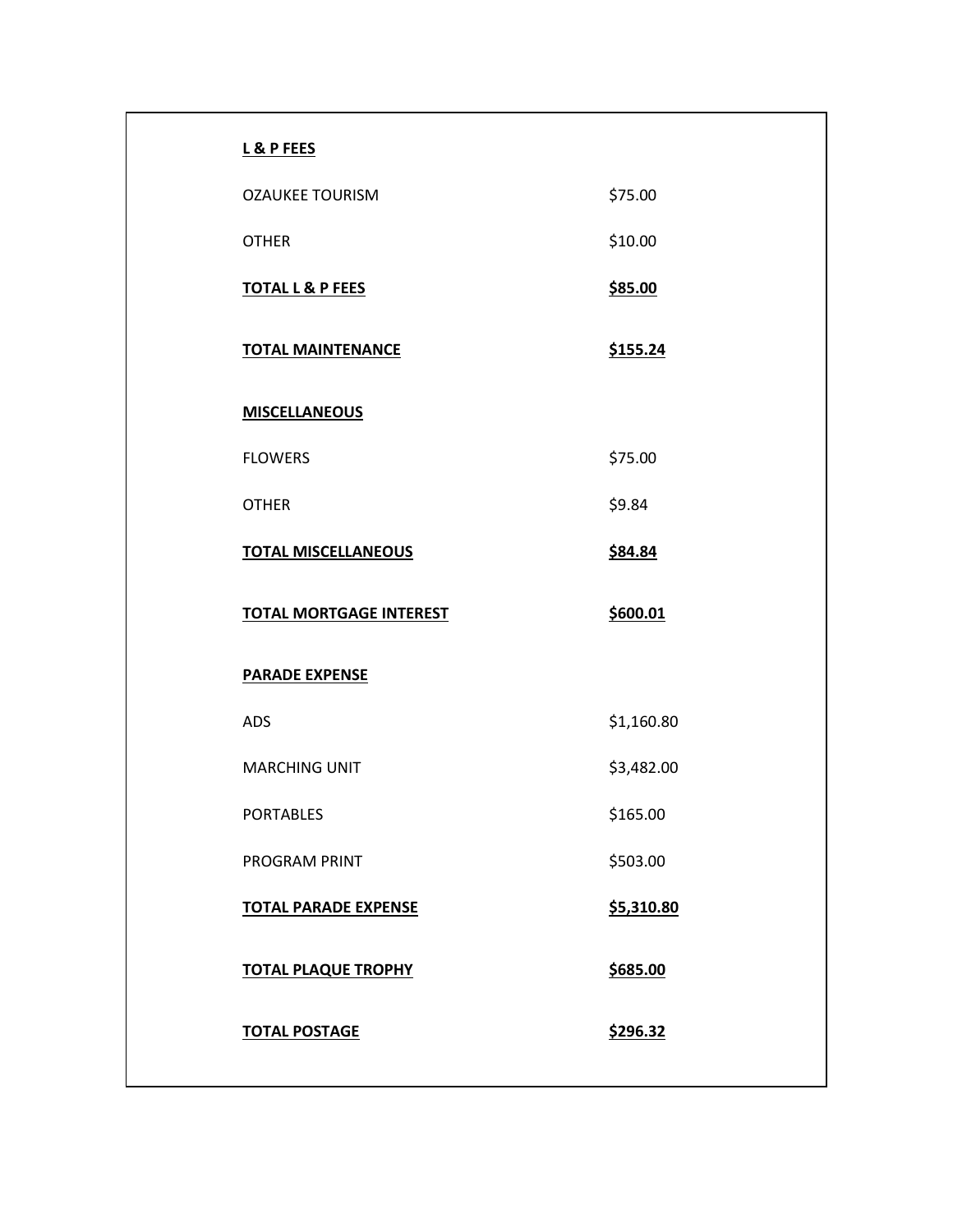|                                                                                                                               | <b>TOTAL PRINTING EXPENSE</b>      | \$263.36                 |
|-------------------------------------------------------------------------------------------------------------------------------|------------------------------------|--------------------------|
|                                                                                                                               | <b>SUPPLIES</b>                    |                          |
|                                                                                                                               | <b>STATIONARY</b>                  | \$781.00                 |
|                                                                                                                               | <b>OTHER</b>                       | \$91.53                  |
|                                                                                                                               | <b>TOTAL SUPPLIES</b>              | \$872.53                 |
|                                                                                                                               | <b>TOTAL PROPERTY TAXES</b>        | \$229.10                 |
|                                                                                                                               | <b>TOTAL UTILITIES</b>             |                          |
| <b>GAS &amp; ELECTRIC</b><br><b>OUT LIGHTING</b><br><b>TELEPHONE</b><br><b>TOTAL UTILITIES</b><br><b>TOTAL OTHER EXPENSES</b> |                                    | \$11,460.25              |
|                                                                                                                               |                                    | \$54.36                  |
|                                                                                                                               |                                    | \$440.51                 |
|                                                                                                                               |                                    | \$11,955.12              |
|                                                                                                                               |                                    | \$159.75                 |
|                                                                                                                               | <b>TOTAL EXPENSES</b>              | \$46,704.20              |
|                                                                                                                               | <b>TOTAL INCOME/(EXPENSE)</b>      | \$22,206.76              |
|                                                                                                                               | INCOME STATEMENT 1/1/03 - 12/31/03 |                          |
| <b>INCOME</b>                                                                                                                 |                                    | $01/01/03 -$<br>12/31/03 |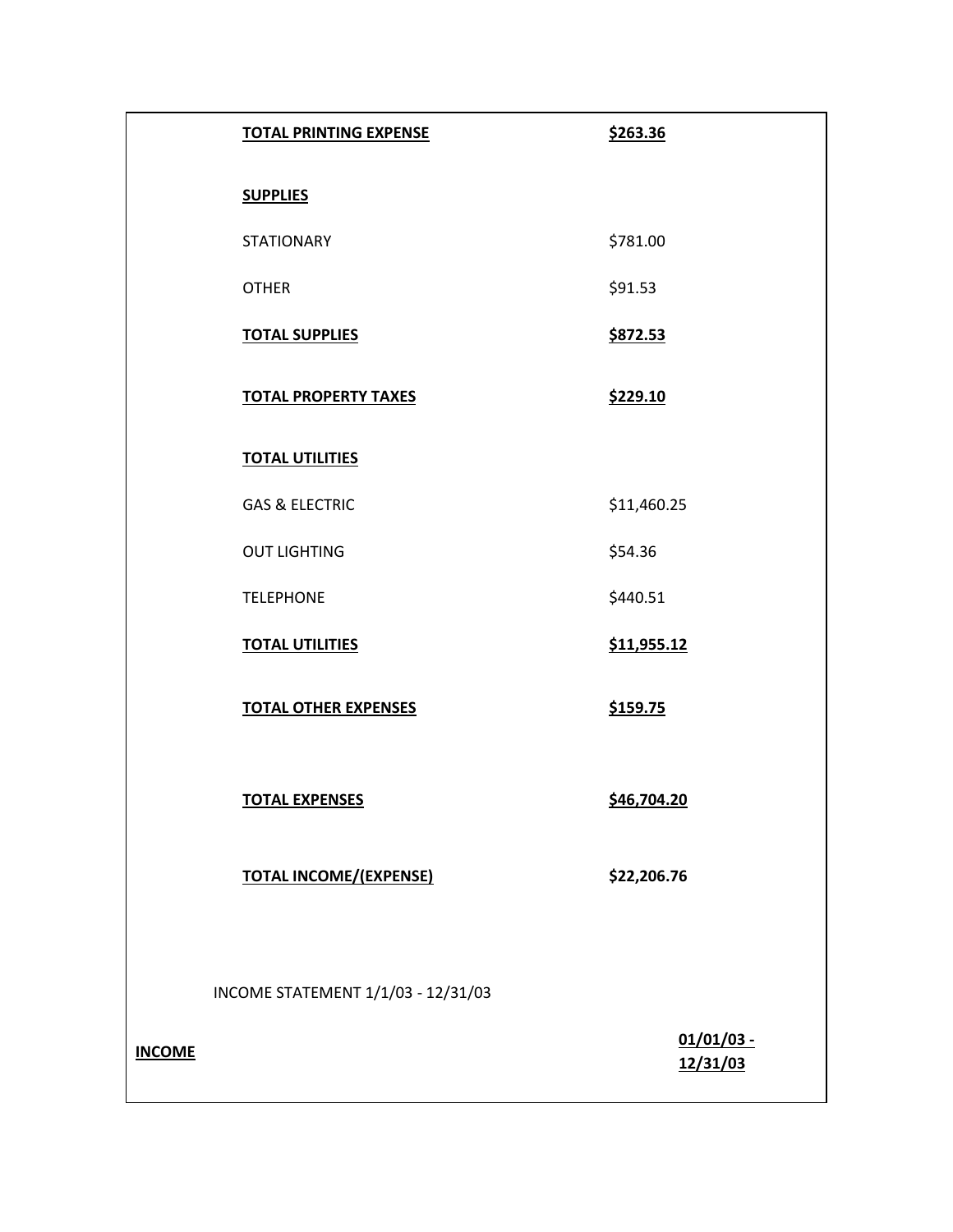|                 | <b>TOTAL AMERICANISM IN:</b>    | \$4,620.94  |
|-----------------|---------------------------------|-------------|
|                 | <b>TOTAL AUCTION INCOME</b>     | \$17,061.20 |
|                 | <b>TOTAL BRICK PROGRAM</b>      | \$1,825.00  |
|                 | <b>TOTAL GIFTS RECEIVED</b>     | \$39,681.00 |
|                 | <b>TOTAL INTEREST EARNED</b>    | \$212.51    |
|                 | <b>TOTAL MEMBER FEES</b>        | \$1,760.00  |
|                 | <b>TOTAL MEMORIALS</b>          | \$2,140.00  |
|                 | <b>TOTAL MISCELLANEOUS</b>      | \$1.00      |
|                 | <b>TOTAL RAFFLE INCOME</b>      | \$233.00    |
|                 | <b>TOTAL SALES</b>              | \$1,366.31  |
|                 | <b>OTHER INCOME</b>             | \$10.00     |
|                 | <b>TOTAL INCOME</b>             | \$68,910.96 |
|                 |                                 |             |
| <b>EXPENSES</b> |                                 |             |
|                 |                                 |             |
|                 | <b>TOTAL AMERICANISM CENTER</b> | \$15,525.93 |
|                 | <b>TOTAL AUCTION EXPENSE</b>    | \$4,827.10  |
|                 | <b>TOTAL COURTYARD</b>          | \$494.50    |
|                 | <b>TOTAL INSURANCE PAID</b>     | \$3,099.25  |
|                 | <b>TOTAL MORTGAGE INTEREST</b>  | \$1,217.13  |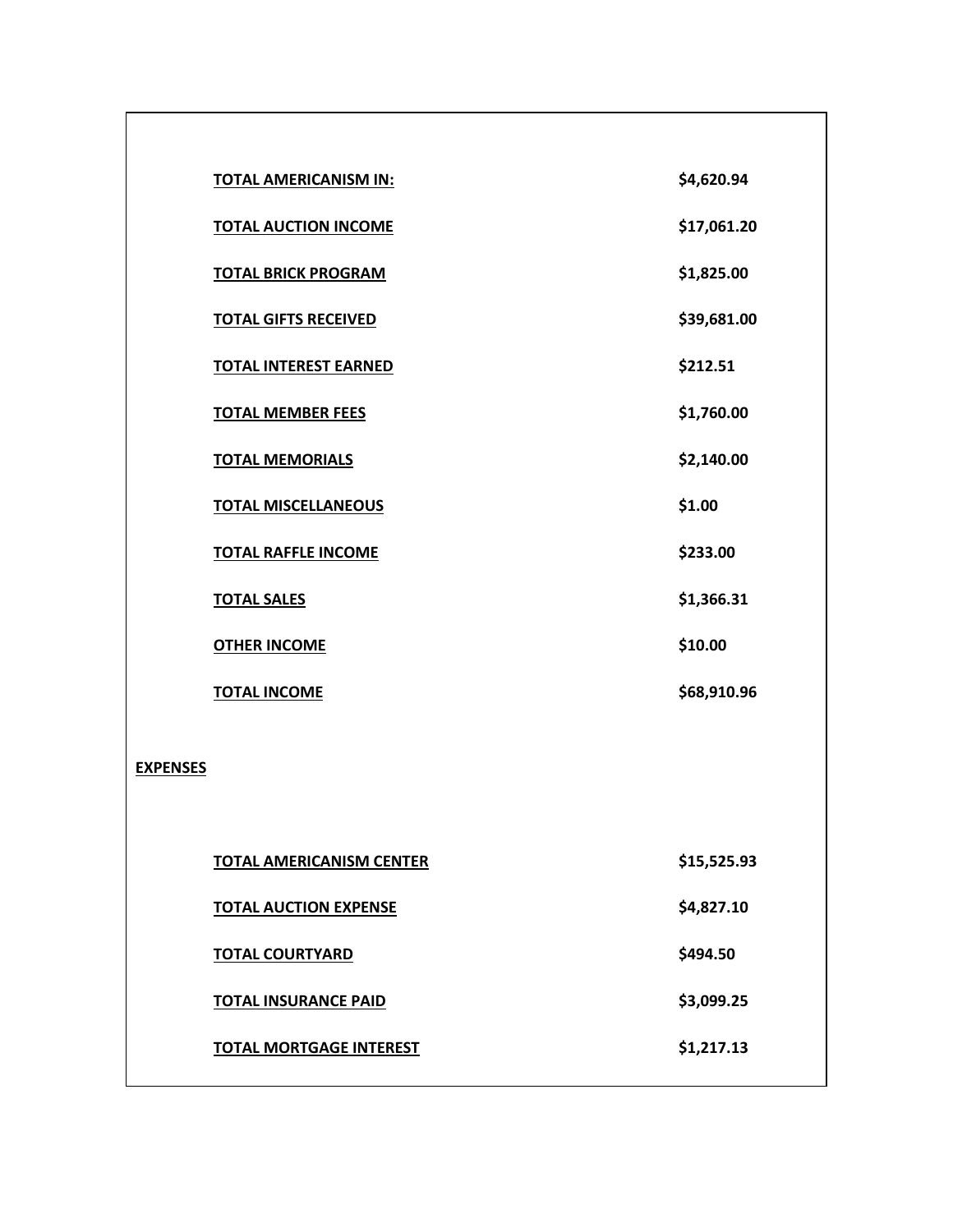| <b>TOTAL INVENTORY</b>         | \$843.22    |
|--------------------------------|-------------|
| <b>TOTAL L &amp; P FEES</b>    | \$85.00     |
| <b>TOTAL MAINTENANCE</b>       | \$155.24    |
| <b>TOTAL MISCELLANEOUS</b>     | \$84.84     |
| <b>TOTAL MORTGAGE INTEREST</b> | \$600.01    |
| <b>TOTAL PARADE EXPENSE</b>    | \$5,310.80  |
| <b>TOTAL PLAQUE TROPHY</b>     | \$685.00    |
| <b>TOTAL POSTAGE</b>           | \$296.32    |
| <b>TOTAL PRINTING EXPENSE</b>  | \$263.36    |
| <b>TOTAL SUPPLIES</b>          | \$872.53    |
| <b>TOTAL PROPERTY TAXES</b>    | \$229.10    |
| <b>TOTAL UTILITIES</b>         | \$11,955.12 |
| <b>TOTAL OTHER EXPENSES</b>    | \$159.75    |
| <b>TOTAL EXPENSES</b>          | \$46,704.20 |
|                                |             |
| <b>TOTAL INCOME/(EXPENSE)</b>  | \$22,206.76 |
|                                |             |
| BALANCE SHEET AS OF 12/31/03   |             |
|                                |             |
| <b>ACCOUNTS</b>                | 12/31/2003  |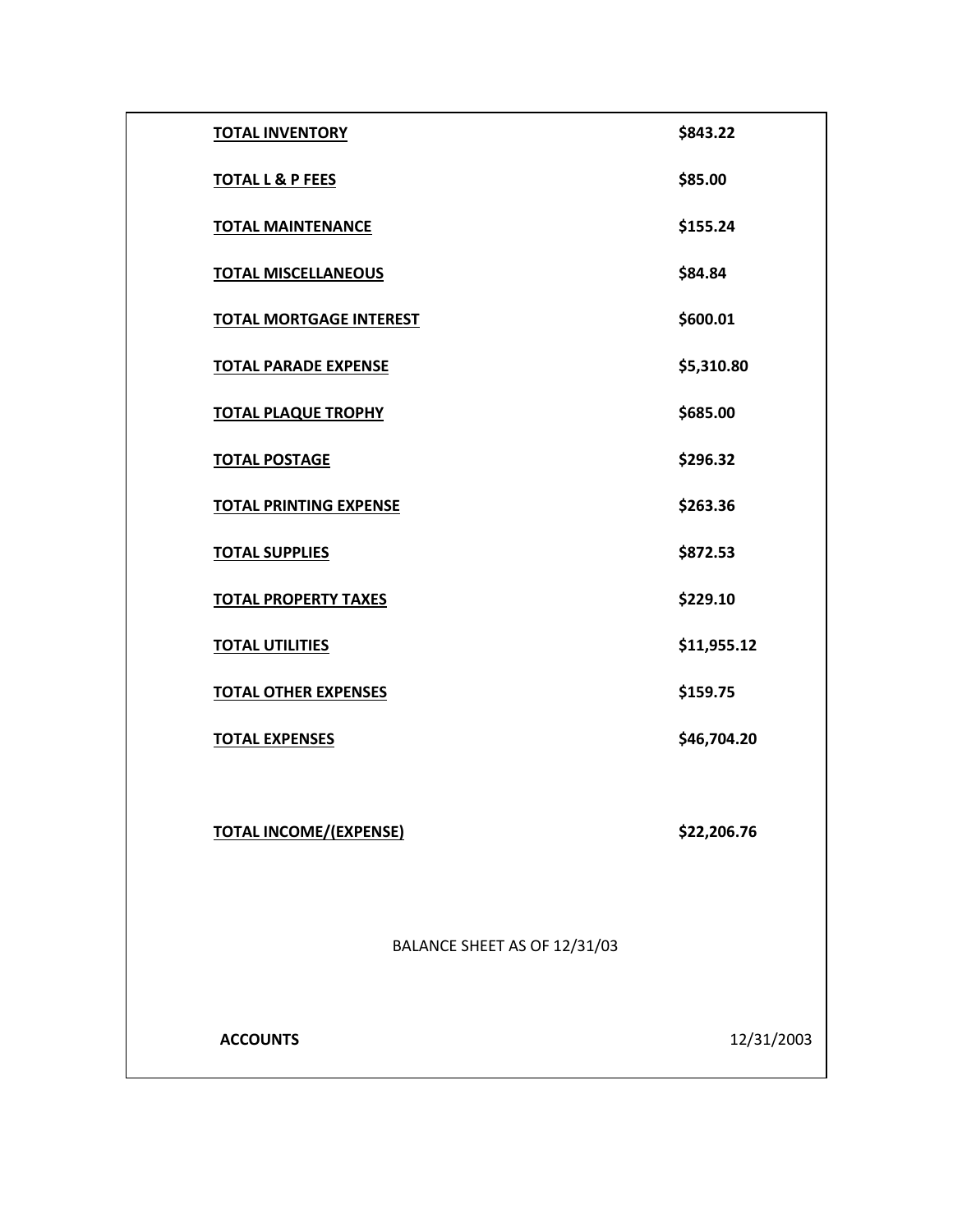|                               | <b>ASSETS</b>                             |                                                                   |                      |              |
|-------------------------------|-------------------------------------------|-------------------------------------------------------------------|----------------------|--------------|
|                               |                                           | <b>CASH AND</b><br><b>BANK</b><br><b>ACCOUNTS</b>                 |                      |              |
|                               |                                           |                                                                   | <b>BRICK PROJECT</b> | \$-          |
|                               |                                           |                                                                   | <b>BUILDING FUND</b> | \$-          |
|                               |                                           |                                                                   | <b>NFDF</b>          | \$48,231.26  |
|                               |                                           |                                                                   | PETTY CASH           | \$-          |
|                               |                                           | <b>TOTAL</b><br><b>CASH AND</b><br><b>BANK</b><br><b>ACCOUNTS</b> |                      | \$48,231.26  |
|                               |                                           | <b>OTHER</b><br><b>ASSETS</b>                                     |                      |              |
|                               |                                           |                                                                   | <b>ASSETS</b>        | \$50,400.00  |
|                               |                                           |                                                                   | IN KIND DONATIONS    | \$32,976.11  |
|                               |                                           |                                                                   | PLEDGES RECEIVED     | \$14,000.00  |
|                               |                                           | <b>TOTAL</b><br><b>OTHER</b><br><b>ASSETS</b>                     |                      | \$97,376.11  |
| <b>TOTAL</b><br><b>ASSETS</b> |                                           |                                                                   |                      | \$145,607.37 |
|                               | <b>LIABILITIES</b><br><b>&amp; EQUITY</b> |                                                                   |                      |              |